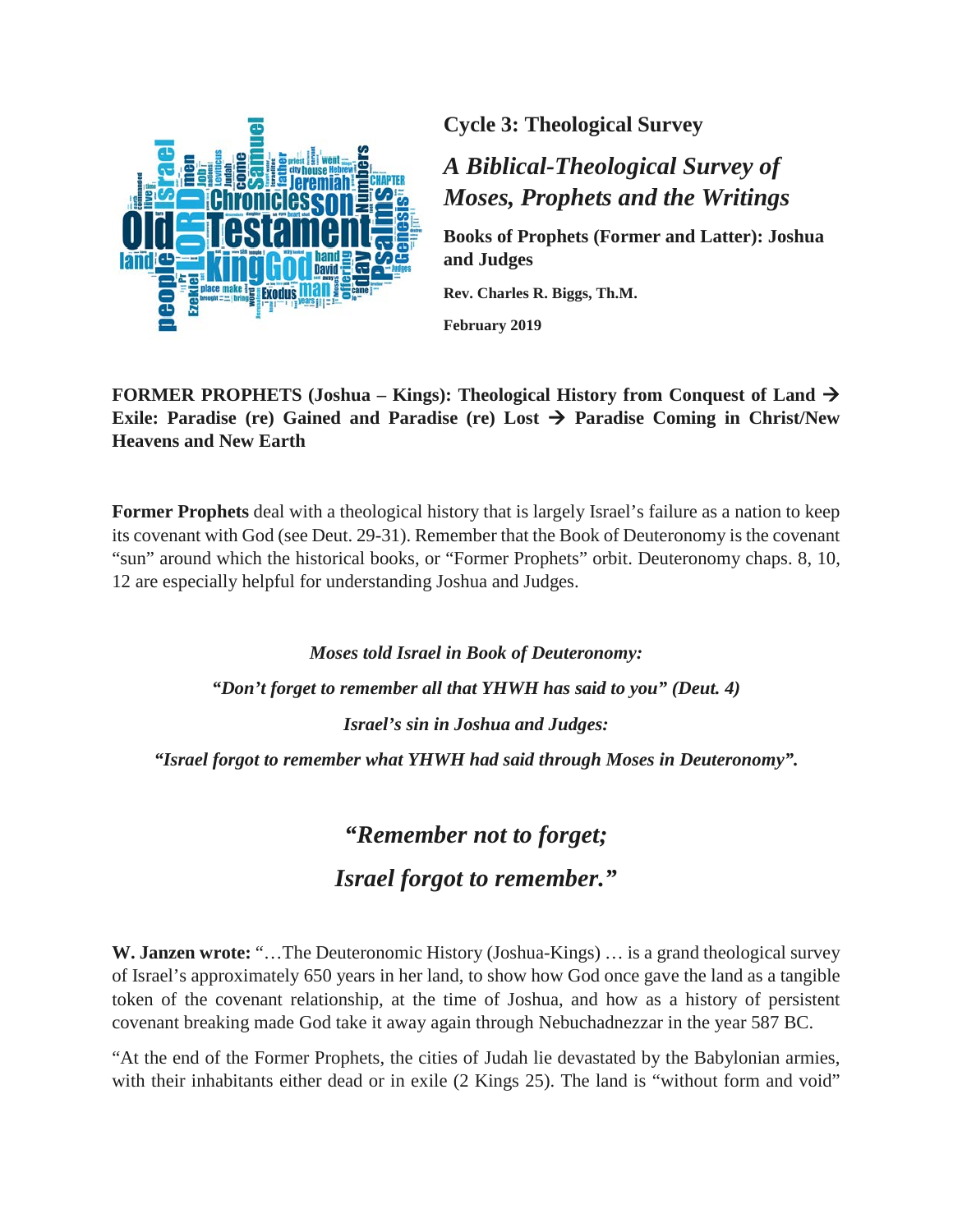(Gen. 1:2; cf. Jer. 4:23-34). … Israel, the firstborn son of God, has been disobedient (Deut. 21:18- 21). He has been buried in an exilic graveyard (Ezek. 37:1-14)." -S. Dempster

## **JOSHUA AND JUDGES**

**JOSHUA: Land - "Canonical hinge between Torah and Prophets"**

**Linking to Pentateuch:** The author of Joshua concludes this section by stating that God had given Israel *"all the land that he swore to give to their fathers"* (21:43). He states, *"Not one word of all the good promises that Yahweh had made to the house of Israel had failed; all came to pass"* (v. 45).

**Book of Joshua:** The Story of the Conquest of the Land as God Had Promised (cf. Gen. 12:1-3). Israel, God's Son is exercising dominion over creation as YHWH's vice-regent (cf. Gen. 1:26-28).

> The Israelites were always to remember when they marched against the enemy what God had told Moses and Joshua before them (Deut. 31:1-6; Joshua 1:1-9):

*Be strong and courageous. Do not fear or be in dread of them, for it is the LORD your God who goes with you. He will not leave you or forsake you."*

*Have I not commanded you? Be strong and courageous. Do not be frightened, and do not be dismayed, for the LORD your God is with you wherever you go."*

**Date of Events**: ca. 1406-1376 (death of Joshua) BC

**Outline:**

**I. Preparation for Entrance to Land (Josh. 1:1-5:12): "Cross" or "Passing Over" is key word**

**II. Conquest of Land (Josh. 5:13-12:24): "Taking" is key word**

**III. Distribution of the Land (Josh. 13-21): "Divide" is key word**

**IV. Covenant Obedience/Disobedience in the Land (Josh. 22-24): "Serve" is key word** (serve and worship YHWH in covenantal faithfulness and commitment in the land).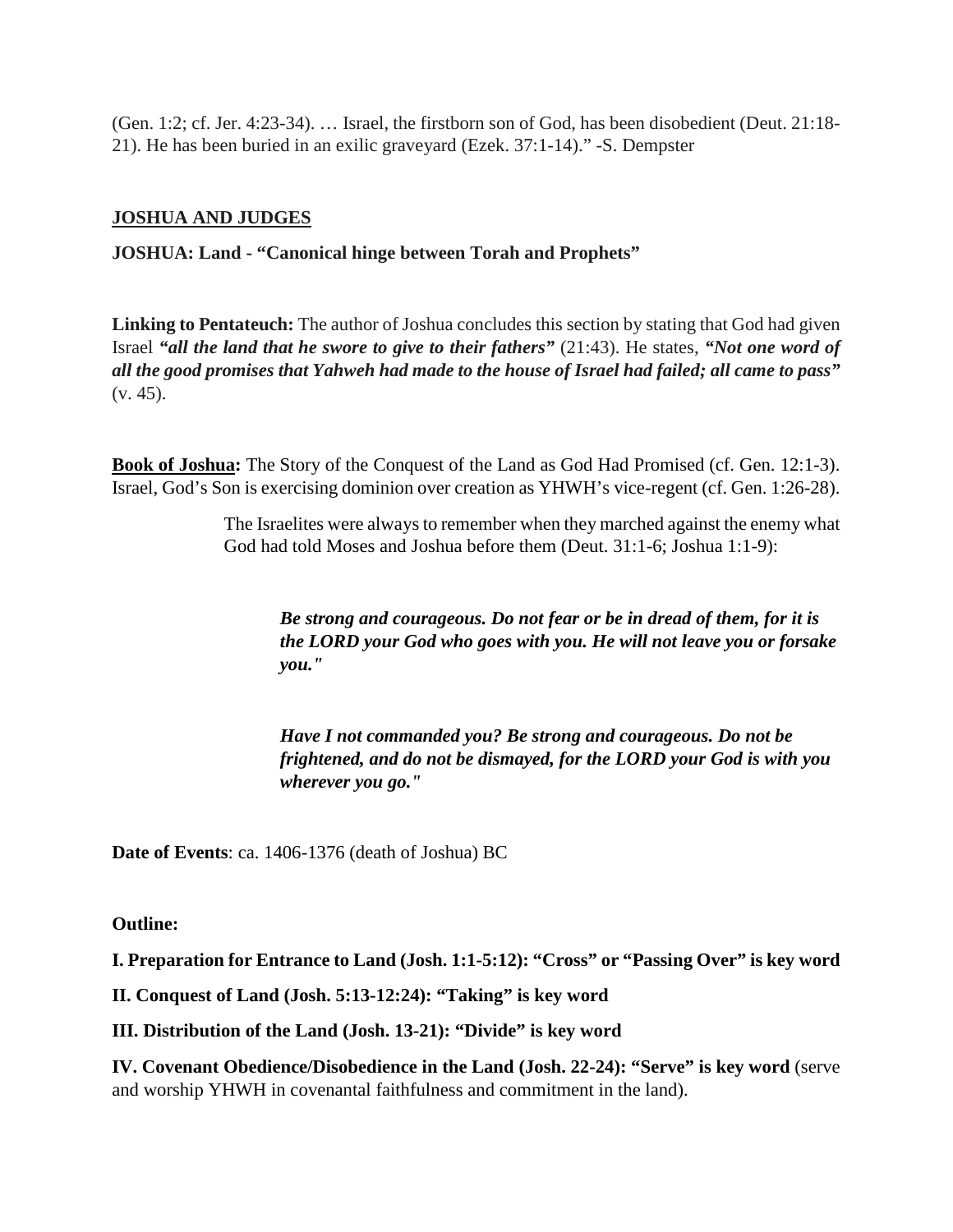**Theme:** The Land Promised by God (as an everlasting inheritance in Christ) privileged to participate in by an individual's faith. Joshua's name in Greek is "Jesus" which means "The LORD saves"; this is an appropriate starting place for understanding Joshua. Joshua along with Moses and Samuel and David and Solomon are some of the greatest of the Old Covenant Christ-liketypes.

"In order to understand all that the book of Joshua reveals about the nature of the land promise, it is important to remember first that the land belongs to God (Lev. 25:23). Because the land belongs to God, Israel's continued residence in it is linked to God's covenantal relationship with Israel.

…*The promise, then, is everlasting, but "participation in it is not guaranteed to every person or generation."* – K. Mathison

## **Thematic Outline:**

**I. Conquest of the Land: Israel called to Courageous Conquest (Josh. 1:8-9).** The Exodus saved/delivered Israel from slavery to sonship, Joshua is the receiving of the inheritance as sons.

**II. Rest/Shalom: Israel to enjoy Paradise/Shalom-Peace in the Land. They are to enter their Sabbath rest (cf. Heb. 3:12-4:11).**

**III. Holy Herem Warfare (Salvation/Judgment):** Deut. 7:1-26; 20:1-20; 25:17-29

**What is the** *HeremWarfare?* **"ban, devote, exterminate" (from Heb.)** -- *ban*, *devote.* This is a word used in Holy War to mean that the enemies of God, including their persons and possessions, must be wholly exterminated, or devoted to destruction, or under God's eschatological wrath-ban (see Joshua 11:20, ESV translated "utterly destroyed").

*ESV Joshua 11:20 For it was the LORD's doing to harden their hearts that they should come against Israel in battle, in order that they should be devoted to destruction and should receive no mercy but be destroyed, just as the LORD commanded Moses.*

God's Kingdom judgment would come upon his enemies; God's eschatological wrath would intrude upon His enemies through the sword of divine judgment wielded by God's people, the believing Israelites. The enemies of God and his people were placed "under the ban" or sentenced to utter extermination and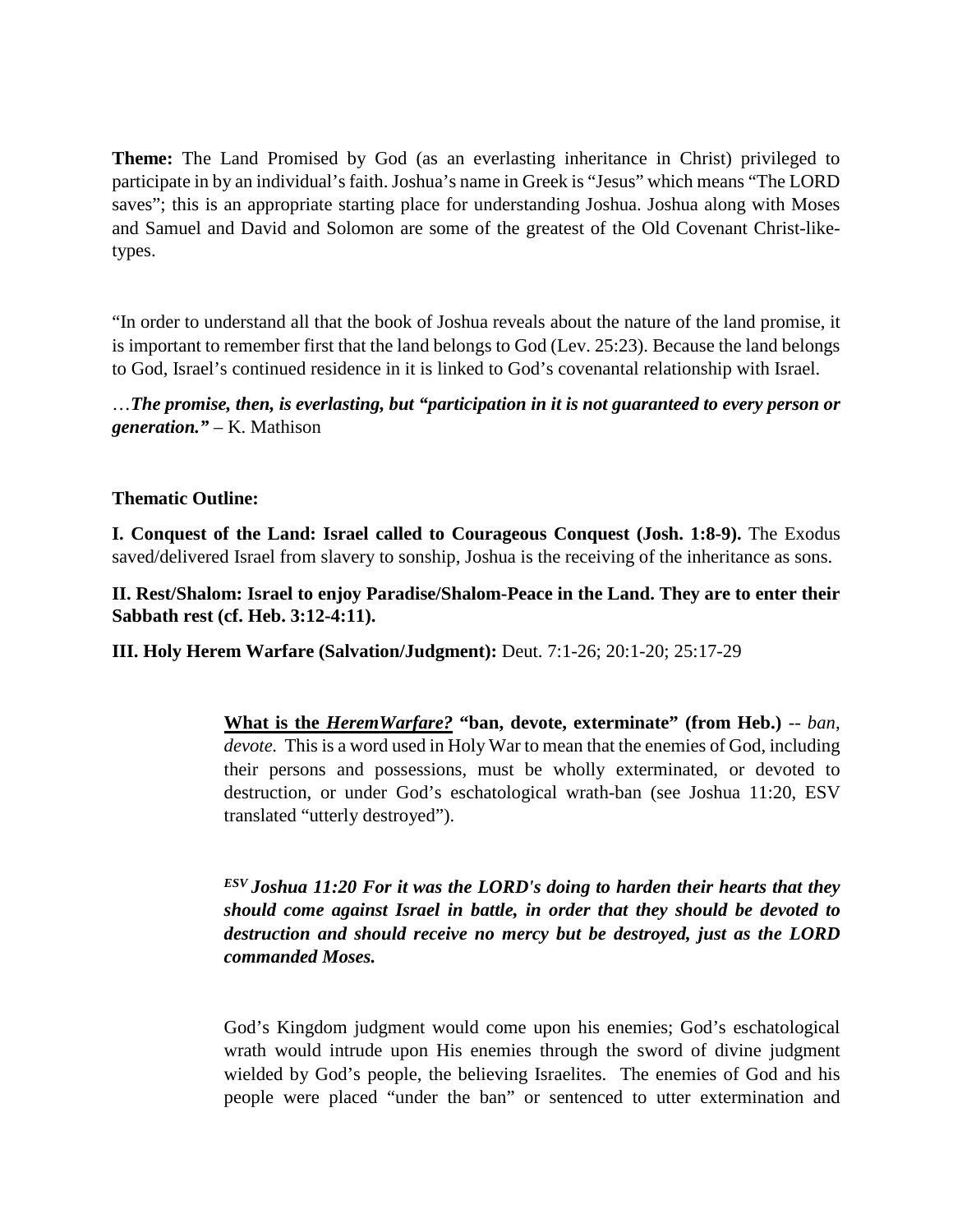devastating destruction as a preview of the wrath of God that has yet to come upon unbelievers (2 Thess. 1:8-10; 2 Peter 3:6-11).

## **IV. Inheritance Rights of Land (Lev. 25:23; cf. 18:24-30).**

**Land/Earth in Redemptive-History:** Created  $\rightarrow$  Given  $\rightarrow$  Lost  $\rightarrow$  Promised  $\rightarrow$ Inherited/Restored (partially/temporally)  $\rightarrow$  Typified (Inherited by grace in Christ; lost by covenant breaking).

**Tabernacle:** Typified Eden, Land, and ultimately Jesus Christ: "God with us".

**Land Inherited:** 1) Christologically: Christ's body/temple; 2) Typologically: Rest in union with Christ/forgiveness of sins/heirs of promises of God; 3) Eschatologically: New Jerusalem

## **Key Chapters/Scriptures to Focus:** Joshua 1, 5, 24

## **God's Self-Revelation**: How is the Triune God revealed?

God fights for Israel as the Divine Warrior (Exodus 15:3; Deut. 31:3). God is a God of both salvation and judgment: God shows judgment through Israel his instruments of judgment (cf. Gen. 15:17), but also much grace and salvation mercy to those who will put their trust in Israel's Covenant-LORD (Rahab, Josh. 2; Gibeonites, Josh. 9-10).

Joshua 5 reveals the Angel of the LORD who is a preincarnate appearance of the Son of God (both YHWH and in the appearance of man).

## **Man's Sinful Condition**: What is FCF (Fallen Condition Focus)?

Salvation/Deliverance/Discipline/Judgment. Man does not enter paradise-land-rest completely because of disobedience/faintheartedness/divided hearts.

## **Pastoral/Practical-Experiential Wisdom**: How then should I live?

We see Christ has gone before His people as the Greater YESHUA-JOSHUA who gives His people full Sabbath Rest (Heb. 4:1-11). We keep our eyes on our Pioneer, running the race not being weighed down or hindered by unbelief/sins that so easily beset us (Heb. 3:19, 12:1-3). Only in Christ can we enjoy Paradise-Sabbath-Rest, entered and enjoyed and preserved in Christ for us.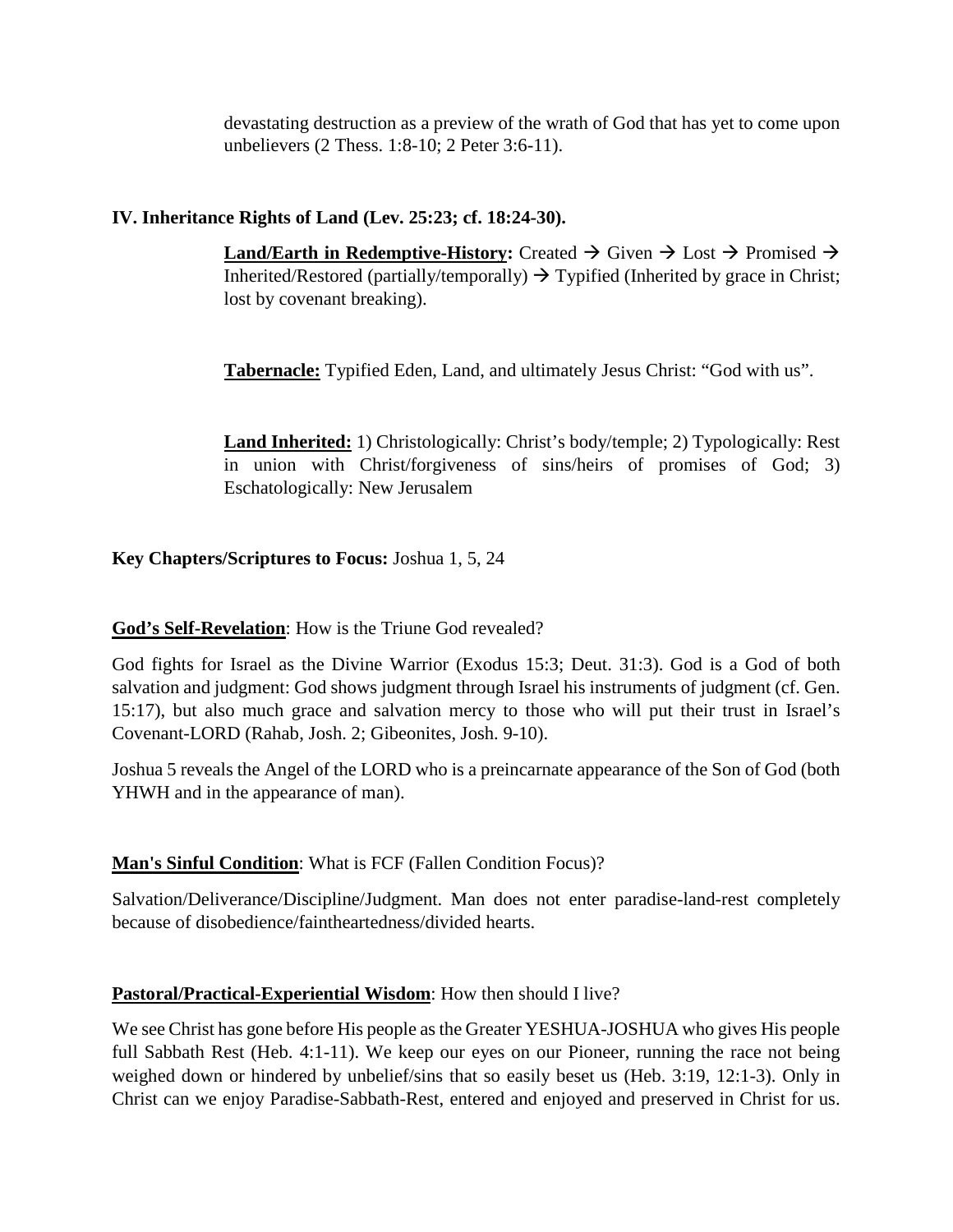Jesus is God's Warrior who will come in Final Judgment on the Last Day (Acts 17:31; Revelation 19:11-16). The inheritance of God's people is ultimately a renewed Heavens and Earth, and Heavenly Zion (Rev. 21:1-2).

So march *unified* Church of God- -seek the LORD through His Word, and believe and obey what it says: His directives to us are clear as a bell:

*Be strong and courageous. Do not fear or be in dread of them, for it is the LORD your God who goes with you. He will not leave you or forsake you."*

*Have I not commanded you? Be strong and courageous. Do not be frightened, and do not be dismayed, for the LORD your God is with you wherever you go."*

God's mission of conquest was ultimately fulfilled by the Great Judge-Warrior-Savior-Deliverer Jesus Christ, and all we have to do is overcome *in him* by faith- -for we are more than conquerorovercomers in Him who loved us.

#### **Book of Joshua- Biblical-Theological Summary**

**Chap. 1:** Moses is dead; Joshua begins his leadership of the Israelites as told in chapter 34 of the Book of Deuteronomy. The LORD promises to Joshua to be with him as he was with Moses and therefore to not fear because God will be strong on his behalf. The LORD reminds Joshua to do all according to the Book of Torah. Joshua takes leadership and prepares the people through the officers of the people to get ready to enter the land of rest promised to Abraham. The LORD reminds Joshua again to be strong and of good courage as the Israelites cross over the Jordan to possess the land. There are recurring phrases such as: "Be strong and of good courage"; "to pass over the Jordan"; "to take possession of the land…in order to possess it"; Joshua on behalf of the people said, "All that you have commanded us, we will do…"

**Chap. 2-12:** Chap. 2 is another story of spies who go to investigate the land of Jericho; Rahab the prostitute is delivered from God's wrath upon the Canaanites because of her faith in the God of Israel. Rahab tells the Israelites that when all of the peoples heard of God's great works in the Exodus, their "hearts melted" and there was no courage in any man. In chap. 3-4, the priests lead the way across the Jordan with the ark of the covenant. As in the Exodus with Moses, so now in the crossing of the Jordan with Joshua the Israelites cross on dry land. Joshua tells the leaders of the people to take up 12 stones for each tribe, as a memory of God's faithfulness. Chap. 5 begins by saying again that as the kings and peoples of neighboring lands heard of what God did in the Jordan, their "hearts melted," and they greatly feared the Israelites. Joshua circumcises the second generation of Israelites and they celebrate the Passover together in the land of promise at Gilgal (roll). The significance of the Passover is found in the Exodus, the crossing of the Jordan and primarily in God's faithful revelation to his people as Joshua experiences at the end of chap. 5:13-15. This reminds the reader of Moses in Exodus chap. 3. Chap. 6 continues with Israel taking the city of Jericho as the LORD promised to them. Chap. 7 reveals how quickly it is for God's people to turn to idolatry in the midst of God's presence and victory in the sin of Achan, the son of Carmi. Joshua mediates for the Israelites as Moses had done before. Chap. 8 recounts the victory against Ai and Joshua is reminded by the LORD again not to fear or be dismayed because the LORD will give the city as he has promised the land, into "your hand." Joshua obeyed the Book of Torah in the battle and defeat of the king of Ai, then he built an altar at Mt. Ebal and wrote on stones a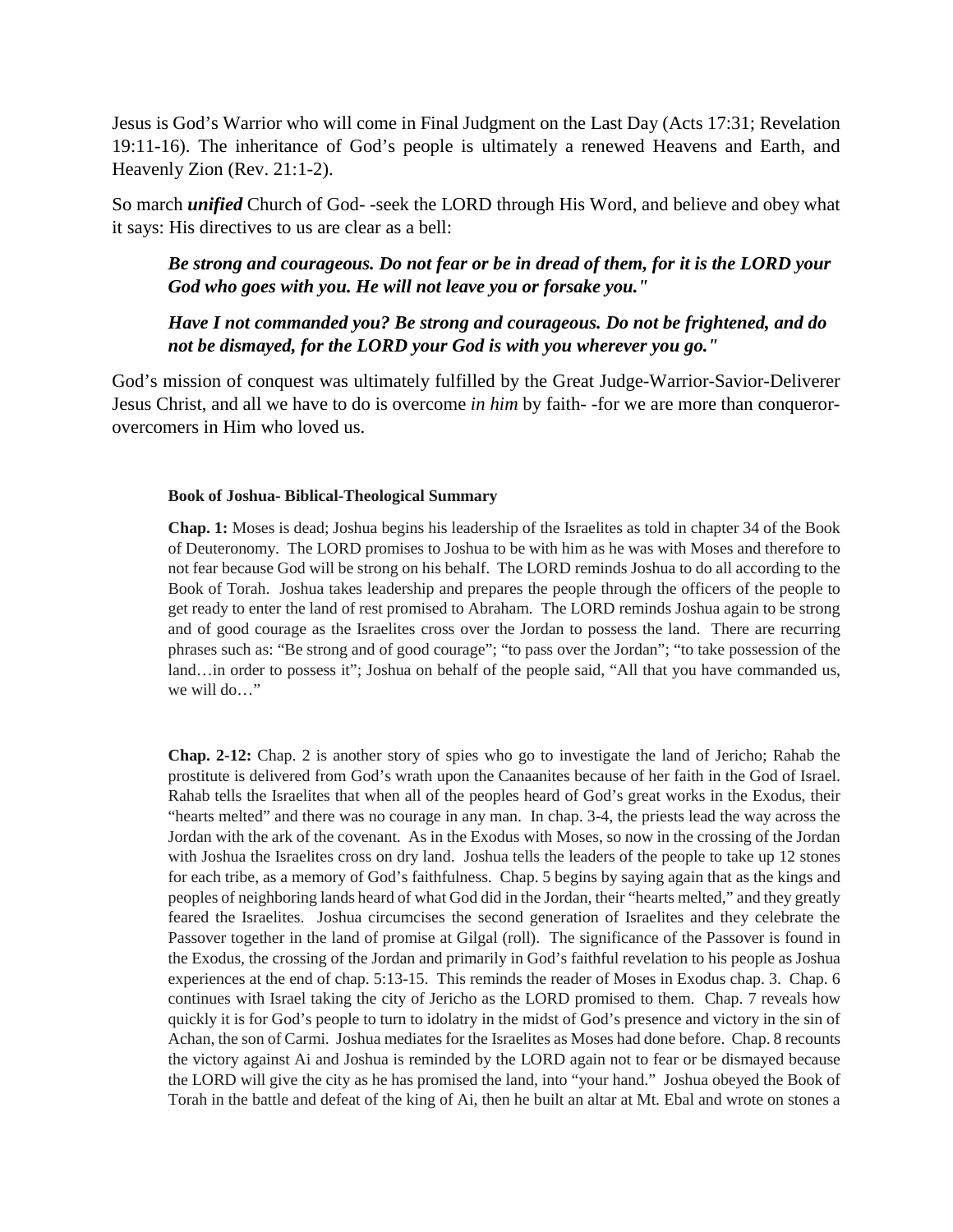copy of the Torah of Moses, then he read to them all the words of Torah. Chapters 9-12 account for all the victories the Israelites had over the Canaanites. In chap. 9, the Hivites try to deceive Joshua so that he will make a treaty and keep them from destruction; chap. 10, King Adonizedek feared greatly because he had heard how the Israelites were taking the land so he tried to set up a united front against the Israelites. Joshua routed all the kings however, putting them to death and hanging them on trees. The recurring phrases in these chapters are the people's great fear of the Israelites and God's constant reminder to Joshua as mediator and warrior of the people: "Do not fear; be of good courage because I will give this people into your hand."

**Chap. 13-21:** This next section opens with these words: "Now Joshua was old and advanced in years…" This may be a marker as to the beginning of the end of Joshua's leadership. The reader might read this and ask: "Who will be Israel's leader now?" "They have not possessed all the land, who will lead them to possess the remainder?" The land that remains is told and the Israelite tribes are given their portion in the land. These blessings and portions of inheritance by the Israelites takes the reader back to Moses' final blessing in Deut. 33. The point of these chapters seems to be that the LORD was faithful in giving all the land to all of Israel just as he had promised to them and to their fathers before them. One interesting remark is in 17:17 when Joshua says to the tribe of Joseph that they will drive out the Canaanites even though "they have chariots of iron and though they are strong." This would be forgotten in the Book of Judges, chapters 1-3. The turning point is in chap. 18 when all the whole congregation, the church assembles as Shiloh for the first official "worship service" in the land that they had subdued by the power of the LORD. This section ends with verses 43 through 45 with great and precious promises: "Thus the LORD gave to Israel all the land which he swore to give their fathers; and having taken possession of it, they settled there…they had rest on every side…Not one of all the good promises which the LORD had made to the house of Israel had failed; all came to pass." This is a summary of the section of chapters 13-21: God is faithful to his promises.

**Chap. 22:** Chapter 22 could be summarized in verse 4-6, as Joshua sends the tribes who will possess the land on the other side of the Jordan: "…the LORD your God has given rest to your brethren…Take care to observe the commandment and the torah which Moses commanded you, to love the LORD your God, and to walk in all his ways, and to keep his commandments, and to cleave to him, and to serve him with all your heart and with all your soul" (cf. Dt. 6:4-6). They then turn away from the LORD immediately and build an altar which is contrary to the teaching of Moses in Deut. 12f.

**Chap. 23-24:** In chap. 23, it is again repeated that Joshua was getting older and dying. He tells the judges and officers of the people that they have seen God's faithfulness, therefore to be faithful to the LORD their God after he dies. He tells them again to be very steadfast "to keep and do all that is written in the book of Torah…but cleave to the LORD your God as you have done to this day." Joshua warns them against idolatry and tells them that the beginning of wisdom and of obedience is found in love to God and his Torah. He tells them in conclusion that when they disregard the covenant and forget the commandments of the LORD, the LORD's anger will be kindled against them in curses as Moses had warned them. In chap. 24, Joshua is about to die as Moses did in Deuteronomy. He therefore renews the covenant at Shechem and the people agree to live by the commands that Moses has given them written in the Book of Torah. The imperatives of obedience are again preceded by the indicative of who God is as revealed and what he has done for them in the past, the promises to the fathers, and the fulfillment of the promises in giving them the land at impossible human odds. "That day" they choose to serve and obey the LORD their God. Joshua calls a stone from the altar as a witness against the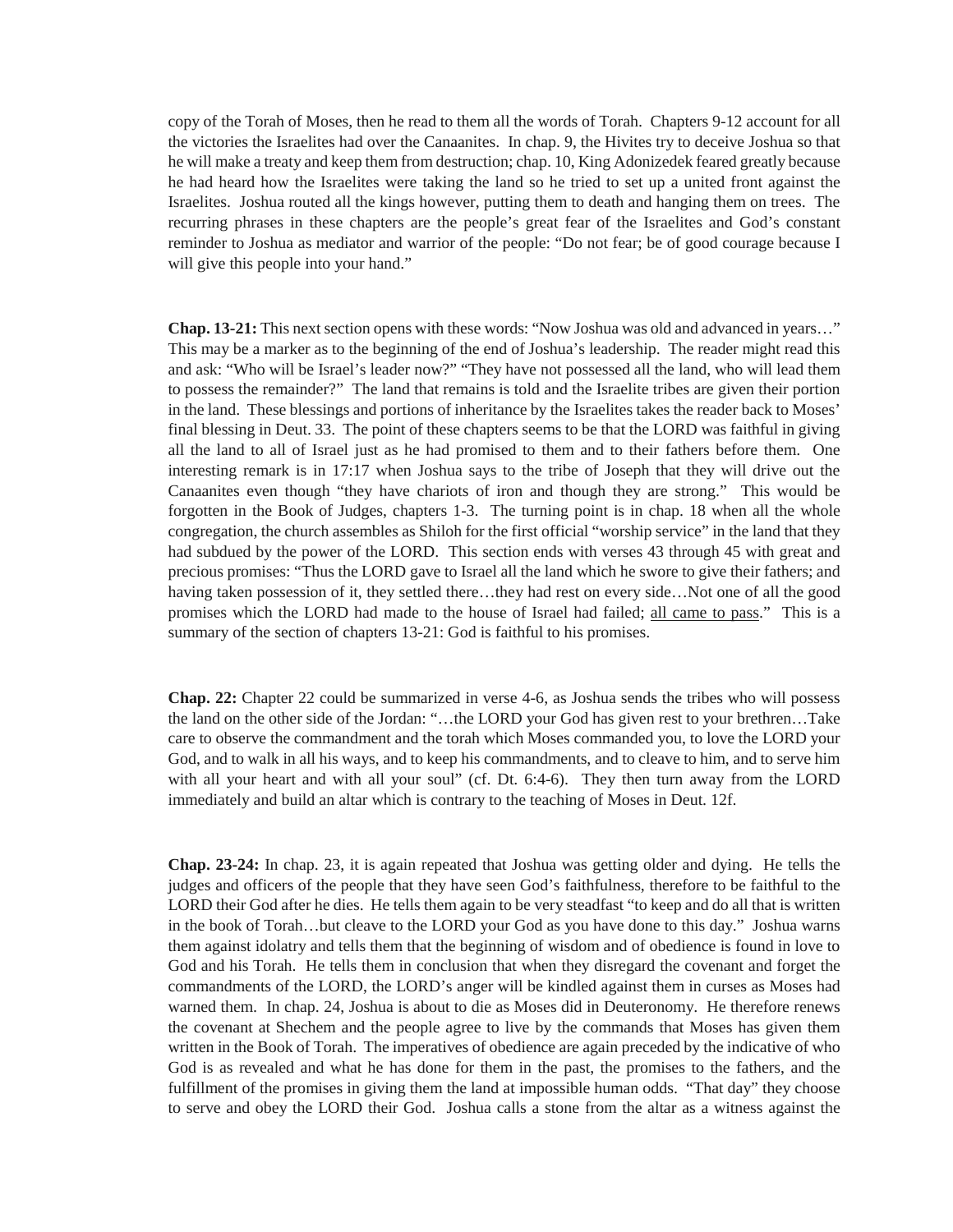people that day. Joshua dies and the bones of Joseph are brought up from Egypt and buried at Shechem. The book of Joshua ends at 24:33, not verse 34 because there is an implicit absence of a successor to Joshua in order to prepare the reader for the Book of Judges and the fact that everyone will do what is "right in his own eyes."

#### **Outline**

#### **I. Joshua to be Strong and of Good Courage as He Leads the Israelites into the Land (Chap.1)**

- A. Joshua succeeds Moses as leader of the Israelites (1:1-9)
- B. Joshua commands the offices of the people to prepare the people to possess the land (1:10-15)
- C. The people renew the covenant prior to entering the land (1:16-18)

#### **II. The Conquest of the Land (Chap.2-12)**

- A. Spies to view the land and Rahab the prostitute who believes in the LORD (2:1-24)
- B. Joshua leads the people across the Jordan as Moses led the Israelites across the Red Sea (3:1-4:24)
- C. All the Kings of the nations fear the Israelites because of the mighty deeds of the LORD (5:1)
- D. Joshua circumcises the second generation of Israelites (5:2-9)
- E. Joshua leads the Israelites in the celebration of the Passover meal (5:10-12)
- F. The Commander of the LORD's Army reveals himself to Joshua as the LORD did to Moses at the burning bush (5:13-15; cf. Ex. 3)
- G. The siege of the city of Jericho (6:1-21)
- H. God's faithfulness to Rahab and her family (6:22-27)
- I. Unbelief in the camp: Achan's sin of idolatry in spite of God's faithfulness (7:1-26)
- J. Joshua takes the city of Ai (8:1-29)
- K. Joshua builds an altar to the LORD at Mt. Ebal and reads the Torah of Moses to the people (8:30-35)
- L. Joshua routes the five kings who wage a united front against Israel (9:1-10:43)
- M. The LORD delivers all the kings of the nations into the hands of the Israelites (11:1- 12:24)

#### **III. The Inheritances of the Twelve Tribes of Israel (Chap. 13-21)**

A. Joshua is aging and coming close to death (13:1)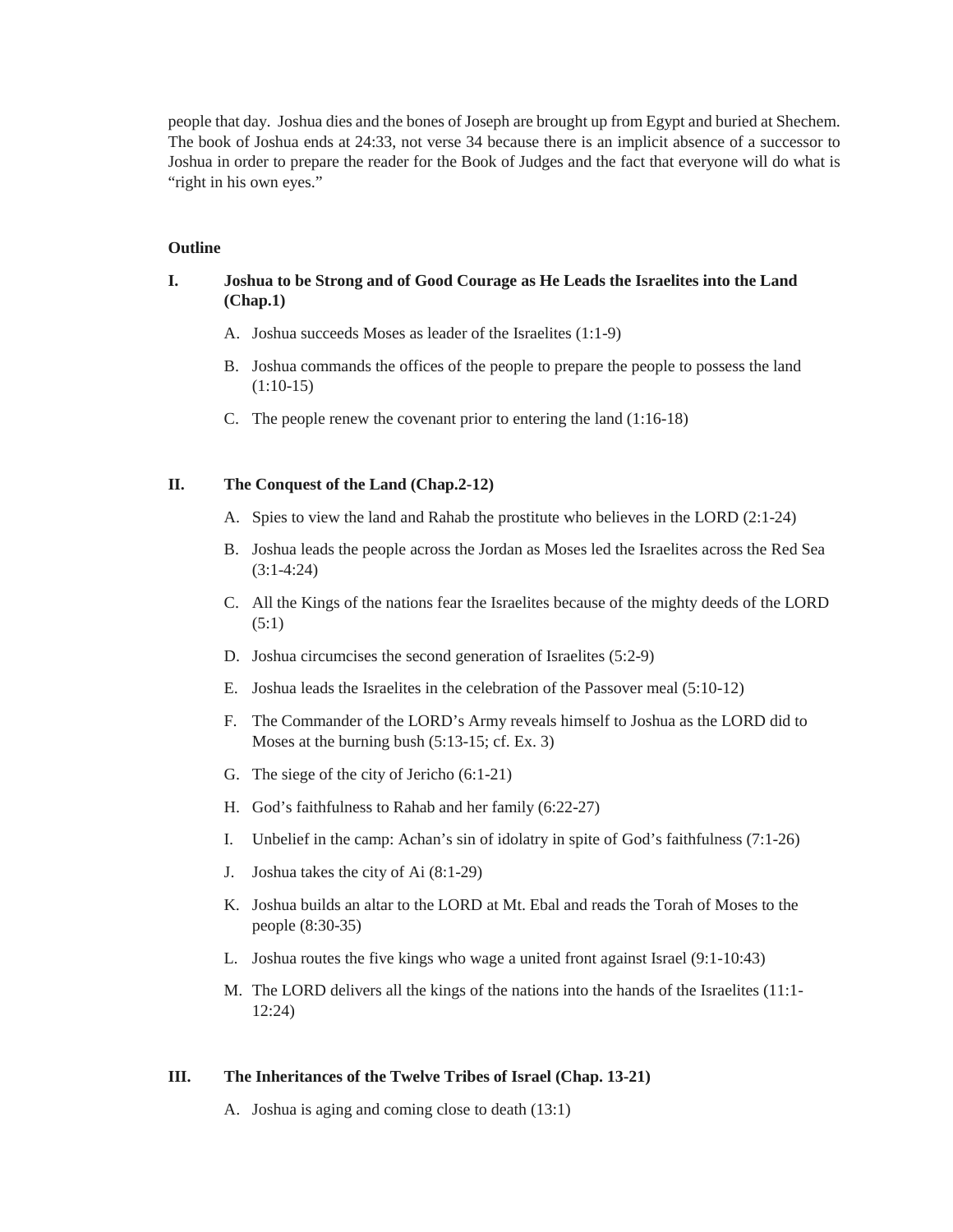- B. The land that remained to be conquered (13:2-7)
- C. Apportionment of the land as Moses said in Deut. 33 (13:8-19:51)
- D. Cities of Refuge as Moses said in Deut. 4 (20:1-9)
- E. Remainder of the tribes and their inheritance (21:1-42)
- F. The LORD's word had come to pass as he promised (21:43-45)

#### **IV. The Inheritance of Reuben, Gad, Manasseh, and their Idolatry (Chap. 22)**

- A. Their possession because of their faithful obedience to the LORD (22:1-9)
- B. Reuben, Gad and Manasseh offer strange fire to the LORD (22:10-34; cf. Numbers 32:20-22)

#### **V. Rest in the Land and the Death of Joshua (Chap. 23-24)**

- A. Joshua summons the elders of Israel to read the Torah of Moses to them in the promised land (23:1-15)
- B. Joshua summons the elders of Israel to renew the covenant in the promised land at Shechem (24:1-28)
- C. Joshua tells the people that they "cannot serve the LORD for he is a holy God and a jealous God" (24:19-21)
- D. Joshua calls the people to affirm the covenant of the LORD at Shechem (24:22-28)
- E. Joshua, the servant of the LORD dies (24:29-30)
- F. There is no mediator, no leader for Israel now that Moses, Aaron, Joshua and Eleazar have died (24:31-33)
- G. The bones of Joseph are buried at Shechem (24:32)
- H. The conclusion has no successor of Joshua (24:33)

#### ---------------

#### **JUDGES – The Canaanization of Israel**

**Book of Judges:** A Story of Spiritual Degeneration/ Canaanization of Israel: Israel in a downward spiral spiritually, blindly doing what is right in her own eyes. After JOSHUA, there is no one like Moses and Joshua to preserve the people in righteousness. Thus, begins a turning away, and eventually another expulsion from Paradise-Rest-Land.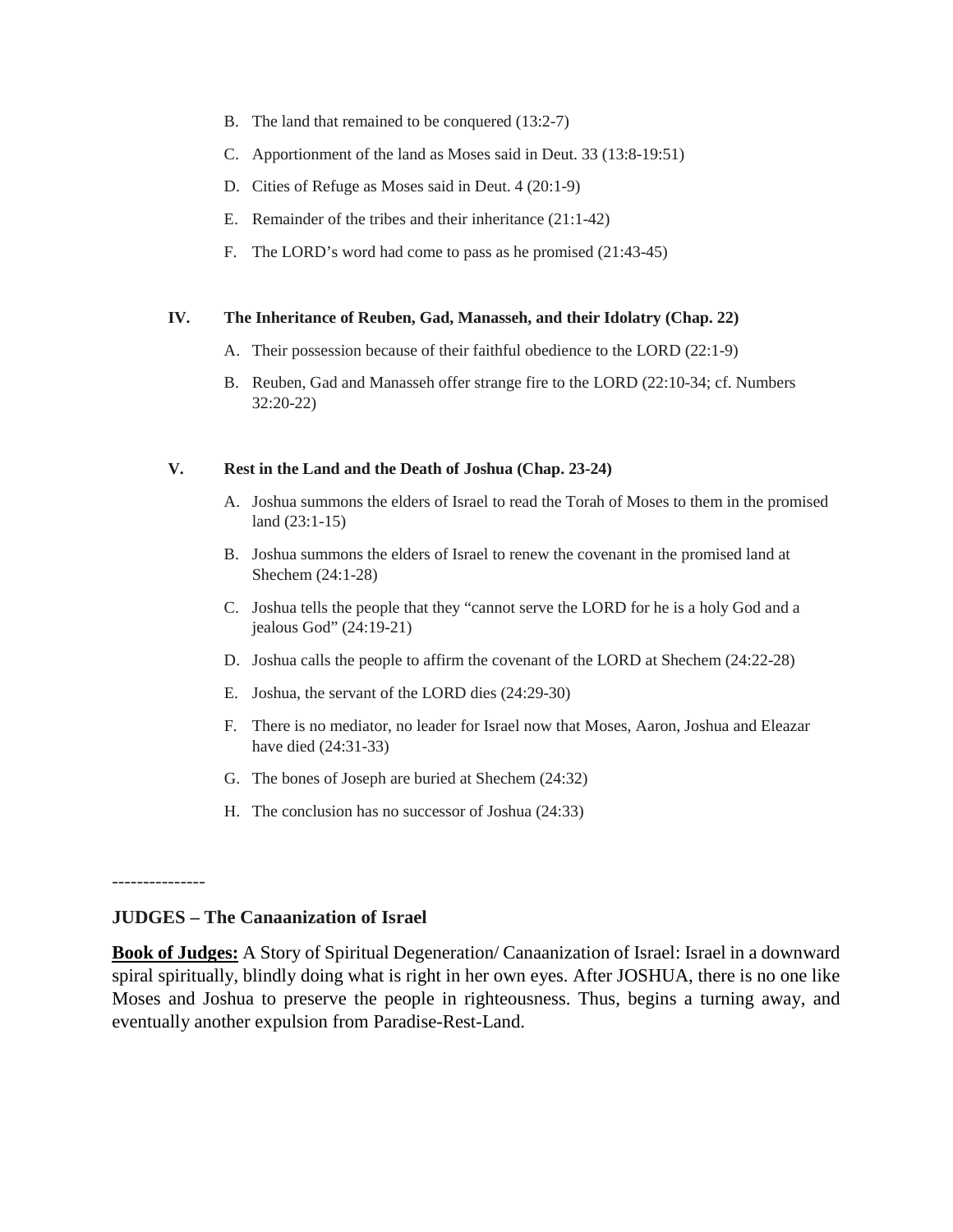## *Israel needs a Shepherd-King to deliver and lead them in righteousness before YHWH—a more might and permanent deliverer-warrior-savior.*

*ESV Judges 17:6 In those days there was no king in Israel. Everyone did what was right in his own eyes.*

*ESV Judges 18:1 In those days there was no king in Israel.* 

*ESV Judges 19:1 In those days, when there was no king in Israel, a certain Levite was sojourning in the remote parts of the hill country of Ephraim, who took to himself a concubine from Bethlehem in Judah.*

*ESV Judges 21:25 In those days there was no king in Israel. Everyone did what was right in his own eyes.*

Perhaps the title "Judges" is deceiving for we English readers ("Judges" comes from the Latin Vulgate of Jerome *Liber Judicum*) and perhaps a better title of the book would be *"Book of Warlords"* or *"Book of Saviors"* or *"Book of Warrior Deliverers"* or *"The Book of Tribal Rulers"* (see Block, pgs. 23-25).

Link back to Joshua and Pentateuch/Torah/Moses:

*ESV Judges 2:6-10: When Joshua dismissed the people, the people of Israel went each to his inheritance to take possession of the land. 7 And the people served the LORD all the days of Joshua, and all the days of the elders who outlived Joshua, who had seen all the great work that the LORD had done for Israel. 8 And Joshua the son of Nun, the servant of the LORD, died at the age of 110 years. 9 And they buried him within the boundaries of his inheritance in Timnath-heres, in the hill country of Ephraim, north of the mountain of Gaash. 10 And all that generation also were gathered to their fathers. And there arose another generation after them who did not know the LORD or the work that he had done for Israel.*

v. 10 sounds like ESV **Exodus 1:8** *Now there arose a new king over Egypt, who did not know Joseph.*

**What are "Judges"?** The Hebrew verb *shaphat* [jp;v' **vb. judge, govern**] means "to judge" or "to lead" or "to govern" (Judges 3:10; 4:4; 12:7; 15:20; 16:31; *shophetim* is the plural as in "judges" in the book's title) We actually have a good definition of Judges found in chapter 2, verses 16-19:

*ESV Judges 2:16-19: Then the LORD raised up judges, who saved them out of the hand of those who plundered them. <sup>17</sup> Yet they did not listen to their judges, for they whored*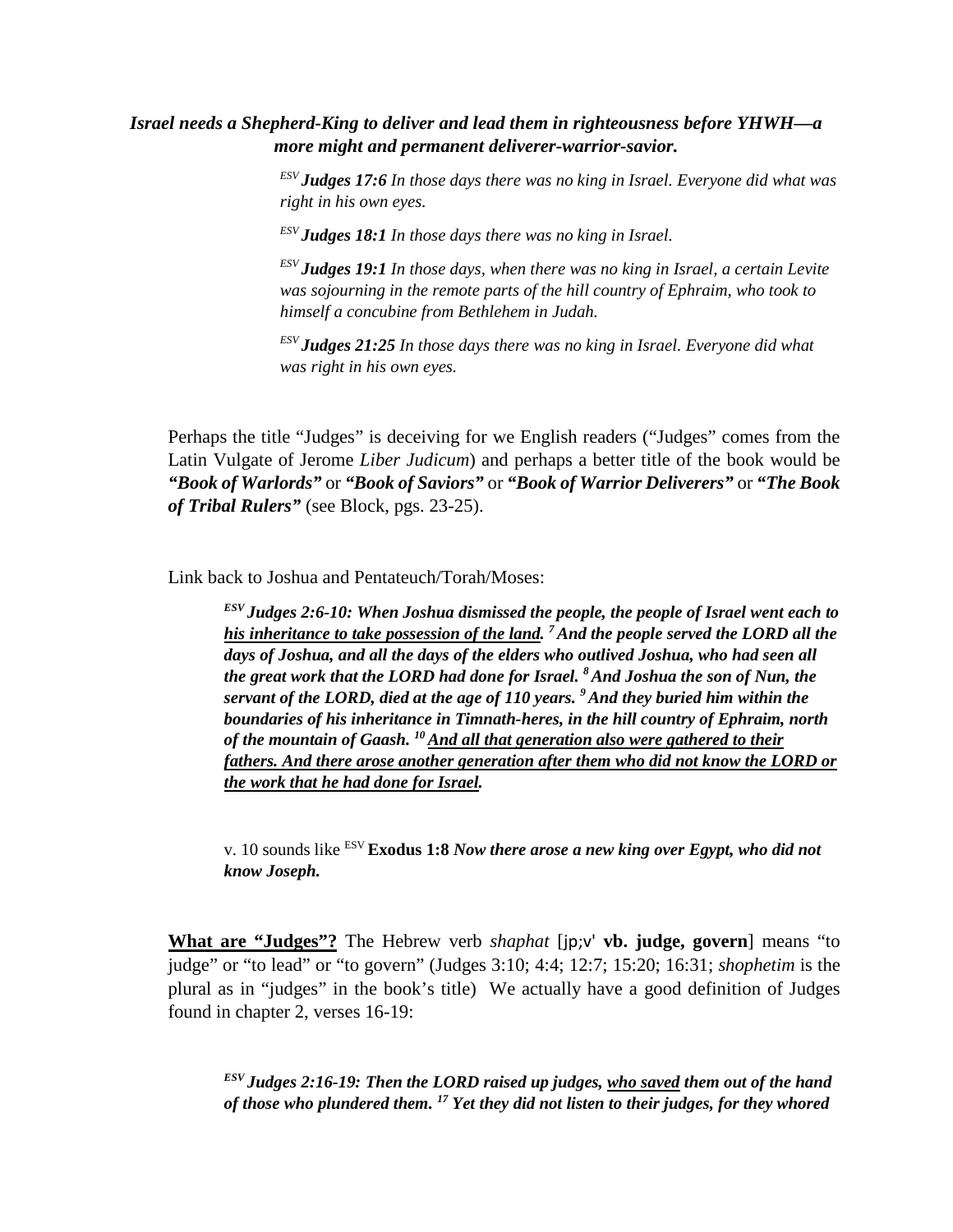*after other gods and bowed down to them. They soon turned aside from the way in which their fathers had walked, who had obeyed the commandments of the LORD, and they did not do so. <sup>18</sup> Whenever the LORD raised up judges for them, the LORD was with the judge, and he saved them from the hand of their enemies all the days of the judge. For the LORD was moved to pity by their groaning because of those who afflicted and oppressed them. <sup>19</sup> But whenever the judge died, they turned back and were more corrupt than their fathers, going after other gods, serving them and bowing down to them. They did not drop any of their practices or their stubborn ways.*

**Date of Events: Period between death of Joshua and rise of monarchy in Israel-** ca. 1400- 1050 BC- Approx. 350 years from death of Joshua to Samuel.

## **Important! Redemptive-Historical Time Period of Judges:**

From death of Joshua (Conquest) to Samuel (1 Samuel 1-8)- Overlap. Books of Samuel take place at the end of the period of the judges (Judges 2:18-19; cf. 1 Samuel 2:10, 4:18; 7:15-17; 8:5-6, 20).

## *Samuel is the last of the judges of Israel, the first of the prophets of Israel*

[Samuel is "Prophetic Hinge" in Redemptive History from Torah/Former Prophets to Latter Prophets and then the New Covenant]

> *ESV 1 Samuel 7:15-17: Samuel judged Israel all the days of his life. 16 And he went on a circuit year by year to Bethel, Gilgal, and Mizpah. And he judged Israel in all these places. <sup>17</sup> Then he would return to Ramah, for his home was there, and there also he judged Israel. And he built there an altar to the LORD.*

> *ESV Acts 13:18-20: And for about forty years he put up with them in the wilderness. 19 And after destroying seven nations in the land of Canaan, he gave them their land as an inheritance. 20 All this took about 450 years. And after that he gave them judges until Samuel the prophet.*

## **Outline:**

**I. What Causes the Degeneration? (Judges 1:1-3:6)-** Who will lead Israel after the death of Joshua (Judges 1:1-36)?

**II. Canaanization of Israel (Judges 3:7-16:31)**

**III. Deep Depravity and Moral Chaos (Judges 17:1-21)-**Israel has become like Sodom!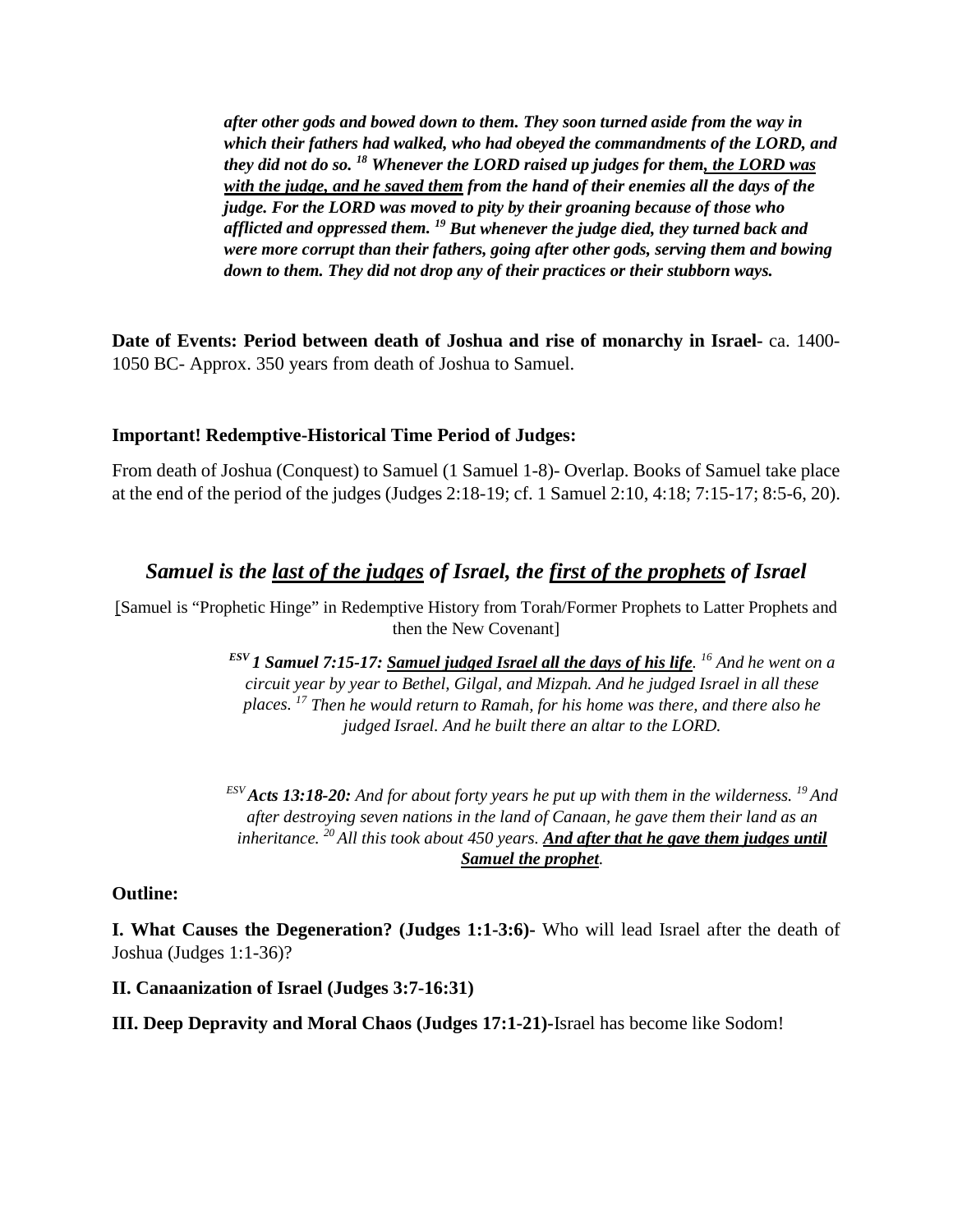**Theme: The Evil Canaanization of Israel: Doing what is right in one's own eyes (2:11; 3:7, 12; 4:1; 6:1; 10:6; 13:1).** Israel is unfaithful and idolatrous before YHWH, becoming like the nations rather than being a light to the nations. God disciplines His people, but though they are unfaithful, God remains faithful to deliver them when they cry out in repentance to Him for help.

## **PATTERN of JUDGES/Cycles:**

## IDOLATRY  $\rightarrow$  SLAVERY/OPPRESSION  $\rightarrow$  PRAYER FOR HELP  $\rightarrow$  YWHW RAISES UP DELIVER/JUDGE/WARLORD  $\rightarrow$  ISRAEL ENJOYS TEMPORAL PEACE, THEN GROWS  $COMPLACENT \rightarrow IDOLATRY$

#### **Summary: Sin**  $\rightarrow$  **Oppression**  $\rightarrow$  **Deliverance**

## **Summary: Rebellion**  $\rightarrow$  **Retribution**  $\rightarrow$  **Repentance**  $\rightarrow$  **Restoration**

| <b>Major Judges</b> | <b>Minor Judges</b> | <b>Scripture</b> |
|---------------------|---------------------|------------------|
| Othniel             |                     | $3:7-11$         |
| Ehud                |                     | $3:12-30$        |
|                     | Shamgar             | 3:31             |
| Deborah and Barak   |                     | $4:1 - 5:31$     |
| Gideon              |                     | $6:1 - 8:35$     |
| Abimelech           |                     | $9:1 - 57$       |
|                     | Tola                | $10:1-2$         |
|                     | Jair                | $10:3-5$         |
| Jephthah            |                     | $10:6-12:7$      |
|                     | Ibzan               | $12:8-10$        |
|                     | Elon                | $12:11-12$       |
|                     | Abdon               | $12:13-15$       |
| Samson              |                     | 13:1-16:31       |

#### **Thematic Outline: The Judges (Major and Minor)**

**Key Chapters/Scriptures to Focus:** Judges 2:11-23 (cf. Exo. 23:23-33; Numbers 33:55-56; Deut. 7:1-5; Josh. 23:11-13, 15)

## **God's Self-Revelation**: How is the Triune God revealed?

God disciplines and chastens His disobedient people, but at their worst, YHWH stays at His Covenant best: faithful and does not abandon His own Beloved. "What Judges gives the reader is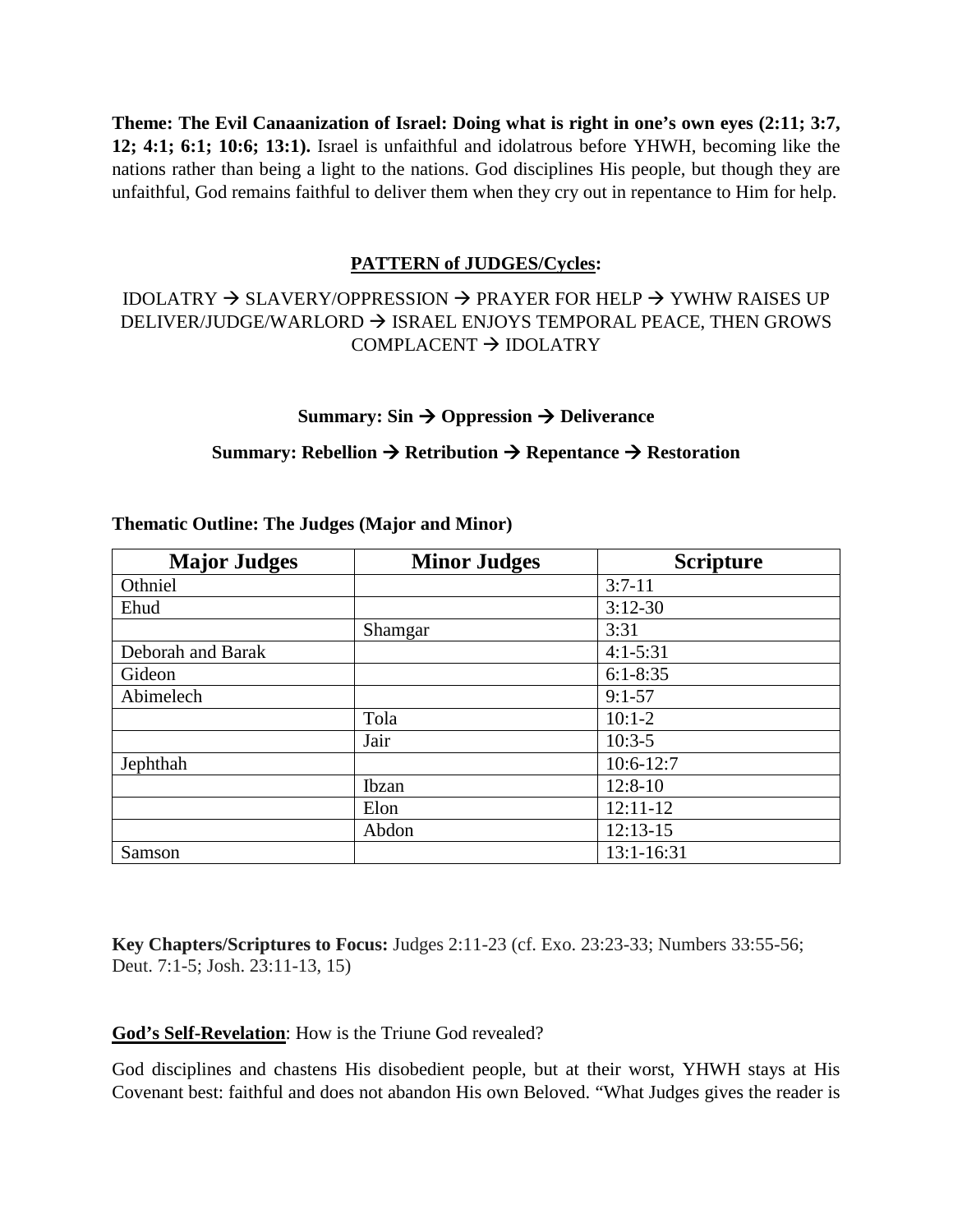not a systematic theology, but rather the history of a relationship. Judges leaves us with a paradox: God's relationship with Israel is at once both conditional and unconditional. He will not remove His favor, but Israel must live in obedience and faith to inherit the promise" (Dillard and Longman).

Because the people of God so quickly forgot the covenantal promises that God had made to them which included victory over their enemies, by God's grace the Angel of YHWH came to them to remind the people of Israel that there were to be consequences for their sins and covenantal unfaithfulness (2:1ff). This was the Angel of the LORD, the Second Person of the Trinity, the Pre-Incarnate Christ who was the Commander of the LORD's Army who was the One who God said would be with them after the exodus and forever (this is also known as a *Theophany*, but you knew that!):

*ESV Judges 2:1-3: Now the angel of the LORD went up from Gilgal to Bochim. And he said, "I brought you up from Egypt and brought you into the land that I swore to give to your fathers. I said, 'I will never break my covenant with you, 2 and you shall make no covenant with the inhabitants of this land; you shall break down their altars.' But you have not obeyed my voice. What is this you have done? 3 So now I say, I will not drive them out before you, but they shall become thorns in your sides,1 and their gods shall be a snare to you."*

As Michael Wilcock suggests in his excellent commentary, perhaps *the Book of Judges* should have the title that the spiritual biography of John Bunyan had: *Grace Abounding to the Chief of Sinners* (preface). *Judges* is a book revealing that where sin abounds, grace abounds all the more!

## **Man's Sinful Condition**: What is FCF (Fallen Condition Focus)?

Israel's propensity toward idolatry is still a reality in the human heart. As one author put it: "Old Testament Israel is universal human nature writ large." Only the Holy Spirit can give us affections and desires that want to wholeheartedly love and serve God and our neighbors as ourselves.

We are idolaters; or another way of stating this is that we are by nature covenant-breakers or those who do not listen to the Word of God and do what it says. What is first in our hearts, what we care about, or love the most is what we worship as "GOD".

As Professor Daniel Block writes in his excellent commentary: "…*the Book of Judges* declares that if God's people ever forget the grace that he has lavished upon them in redemption, covenant relationship, and the revelation of his will, the slide into apostasy is inevitable…. [On the other hand] *the Book of Judges* teaches its readers in every age that the darker the human heart the more brilliant the light of God's grace" (*Judges*, NAC, preface).

Apostasy a dangerous threat at all times in the covenant community.

## **Pastoral/Practical-Experiential Wisdom**: How then should I live?

God desires to teach His people spiritual warfare through tribulation and trials: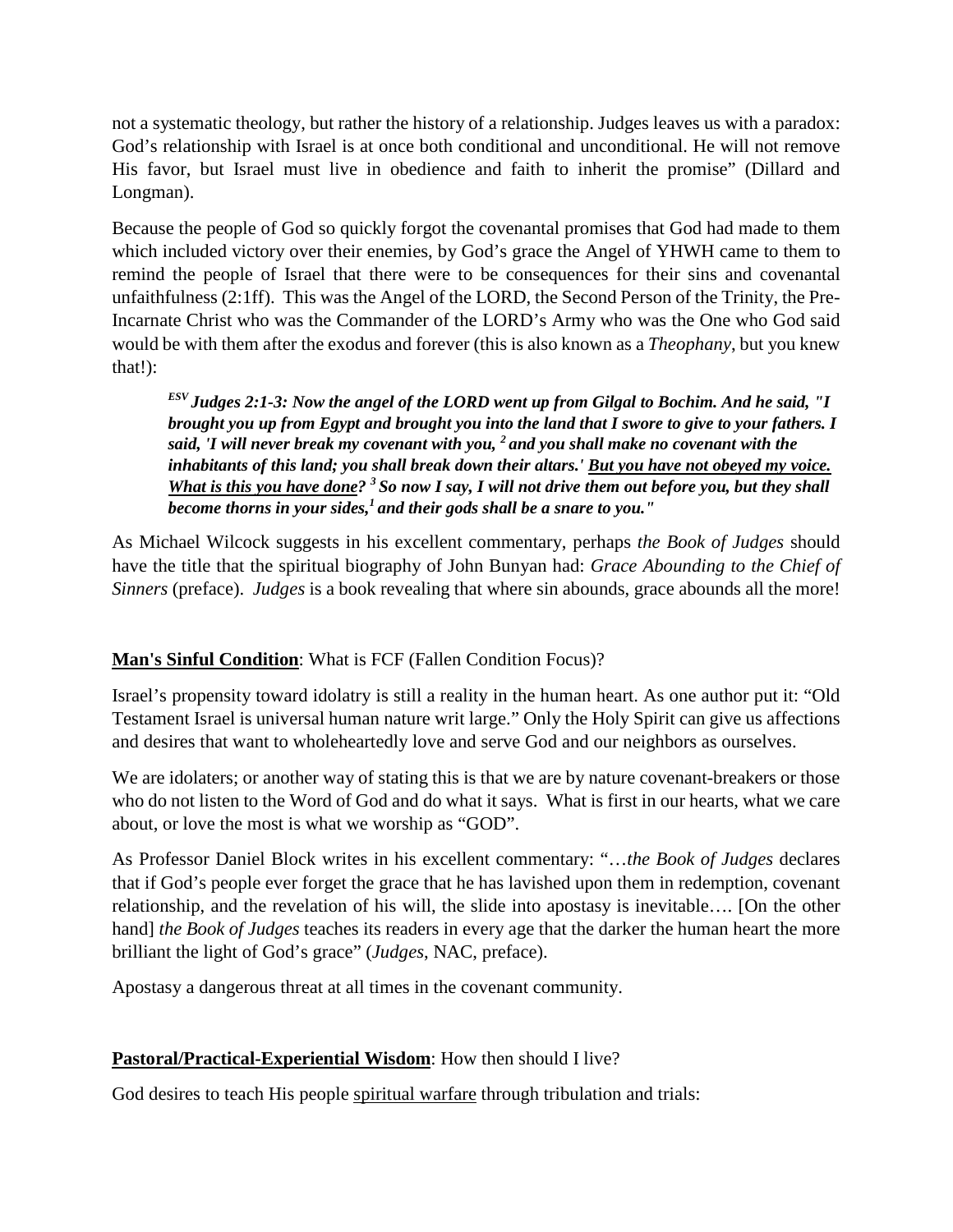*ESV Judges 3:1-2: Now these are the nations that the LORD left, to test Israel by them, that is, all in Israel who had not experienced all the wars in Canaan. 2 It was only in order that the generations of the people of Israel might know war, to teach war to those who had not known it before.*

Behold God's good providence. Even when sinners do wickedness, He is faithful to use it for good (cf. Rom. 8:28-29; Gen. 50:20; Job 42:1-6).

Let us see Christ as our Blessed and Glorious Final and Faithful Divine Judge/Deliverer/Warlord who possesses us by His Spirit so that we will wholeheartedly devote our hearts and live to Him in gratitude and obedience, fearing the LORD in holiness of life. *Westminster Shorter Catechism, Q&A 26* teaches us: "Christ executes the office of king, in subduing us to Himself, in ruling and defending us, and in restraining and conquering all His and our enemies."

May God once again hear the prayers of His visible Church and may he enable us by His Powerful Spirit to go forth as the church militant, the very "church on the march" as we live holy lives separated from the City of Man because in Christ we are already citizens of Heaven, the City of God where God dwells in all of His glory.

Let us be watchful of our propensity to idolatry. Let us remember that when we fail, we can always call upon God the Father in Christ and find the forgiveness of our sins as He has faithfully promised to us!

Let us live by faith like Gideon, Barak, Jephthah and Samson (Heb. 11:32-33). J. Alan Groves wrote helpfully, "*But once Christ had come, the struggling faith of the judges was understood as looking forward to Christ. In the end, in Christ, they were seen not as bringing the solution, but as acting in faith that God would bring the solution. Which he did, in Christ."*

> *ESV Hebrews 11:32-33: And what more shall I say? For time would fail me to tell of Gideon, Barak, Samson, Jephthah, of David and Samuel and the prophets- <sup>33</sup> who through faith conquered kingdoms, enforced justice, obtained promises, stopped the mouths of lions…*

#### **Book of Judges- Biblical-Theological Summary**

**Chap.1:** The first thing to notice is v. 1 and its connection to the Book of Joshua and its sequel to the death of Joshua ("After the death of Joshua…"). Immediately, the author points us to the fact that Joshua is dead and Israel has no leader (mediator?), so they inquire of the LORD immediately. It is interesting to notice the preeminence of the Tribe of Judah and their victories from the very beginning of the Book in chapter 1. It is interesting that in v.19 the author says "the LORD was with Judah…but he was unable to defeat the inhabitants of the plain because of their iron chariots." Although the author seems to be sympathetic to Judah's victories, even Judah could not defeat those with iron chariots and had forgotten the hope of the LORD in "Fear not for I have given you the land as an inheritance." Judah had "good reason" for not defeating all the inhabitants, but in contrast, the Benjamanites did not drive out the Jebusites even though they are not reported as having any kind of iron chariots (v.21). This would affirm the author writing during the time prior to David's kingdom. It seems to be a contrast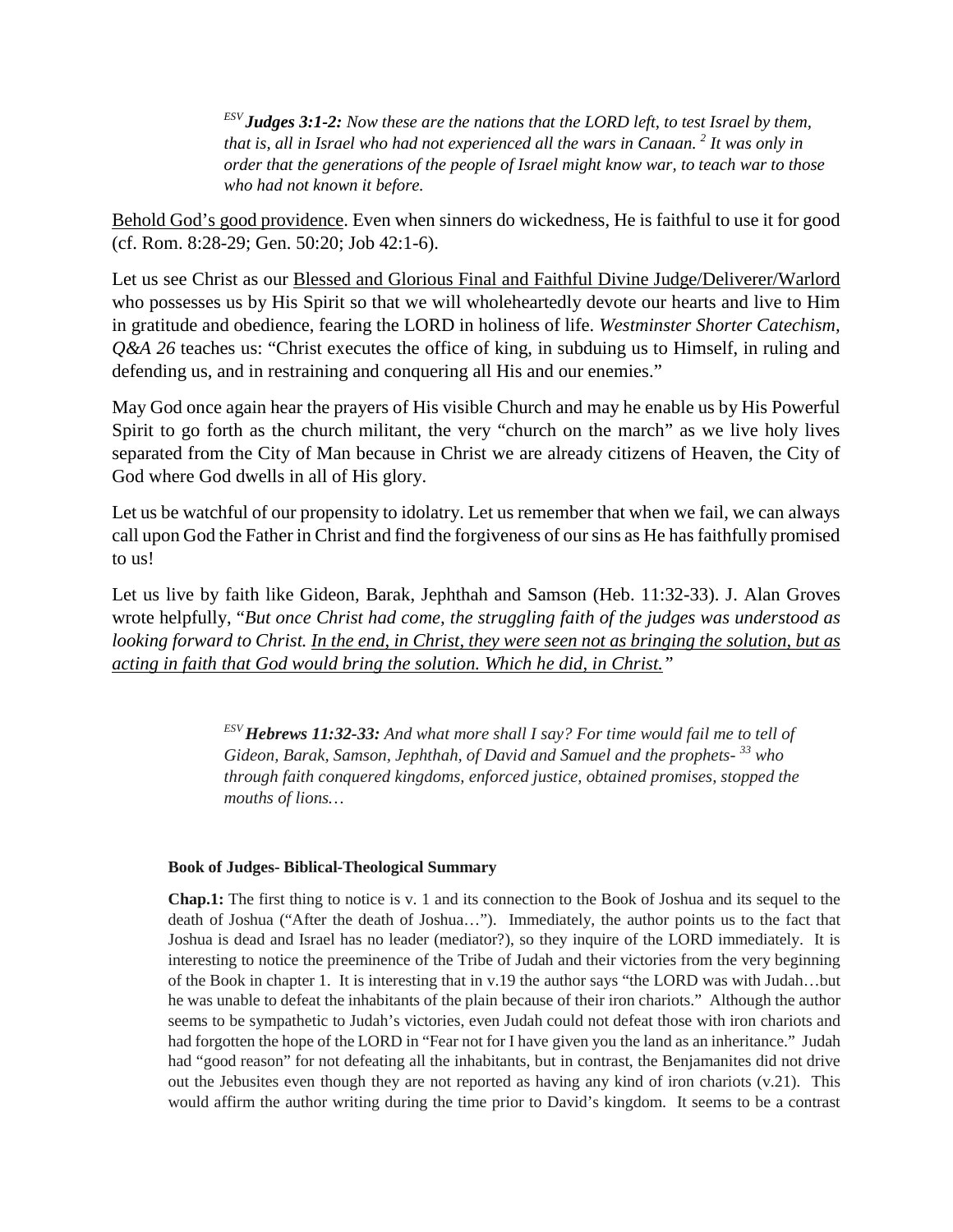between Saul, the Benjaminite to David from the Tribe of Judah. The LORD was also with Joseph (v.22); Manasseh did not drive out the inhabitants of the land. The reoccurring motif is that "Israel did not utterly drive them out" (v.21; cf. 28-36). Only Judah came close to achieving the victory in the land which God had promised; the other tribes utterly failed to drive the inhabitants out of the land.

**Chap. 2-16:** Chap. 2 opens with the Angel of the LORD telling the Israelites of their unfaithfulness followed by an account of Joshua's death and the fact that this was a generation who did not know the LORD or the work which he had done for Israel (2:10). In v.11 we see the first motif of "And the people of Israel did what was evil in the sight of the LORD and served the Baals…" In v. 14, we see the first of the motifs saying, "So the anger of the LORD was kindled against Israel…" Then in v. 16, "Then the LORD raised up judges, who saved them out of the power of those who plundered them." From 2:11- 23, the stage is set for the cycles of Judges to be presented in chapter 3 and following. Throughout the successive judges there is the repeated pattern of Israel's disobedience upon the death of the judge. In chap. 4 and 5 it seems obvious that a satirical or ironical judge has been raised up in the woman Deborah. Chap. 4 ends with Jael, another woman defeating the enemies of Israel. In 5:27 this irony in Deborah's song seems to be evident: "[Jael] sank, he fell, he lay still at *her* feet," rather than the other way around in a patriarchal society. The most obvious reflection in Judges 2-16 is that all of the judges are not heroes, but anti-heroes. They all are microcosms of Israel's disobedience to the covenant and to her unbelief. All of them are not ones to be admired, but it is as if God is teaching in Judges that albeit imperfect, these were the only men to deliver Israel- - ultimately this points to a better, a perfect deliverer to come! One like Moses and Joshua, but a perfect deliverer who will be faithful to the covenant and deliver Israel permanently and bring her into God's rest.

**Chap. 17-21:** Here are two small tales, stories, or parables of Israel's disobedience to God. Although God has delivered Israel every time she has called upon him, they have consistently been idolaters (Micah, his mother and the Levite are idolaters). God is displeased with Israel and the author continuously repeats the phrase: "Now Israel was without a king and everyone did what was right in their own eyes." The Benjaminites (incidentally the tribe from which Saul comes) behave treacherously as Canaanites against the concubine rather than acting as covenant people of God.

#### **Outline**

#### **I. Prologue: Joshua's Death and the Israelites with no Mediator/Leader before God (Chap.1)**

- A. Judges as sequel to the Book of Joshua (1:1)
- B. Judah and Simeon's partial conquest of Canaan (1:1-20)
- C. Benjamin's failure in battle against the Jebusites (1:21)
- D. Joseph's partial conquest of Bethel (1:22-26)
- E. The failure in conquest of the other tribes (1:27-36)

#### **II. The Cycles of Israelite Disobedience and the Deliverance by Judges (Chap. 2-16)**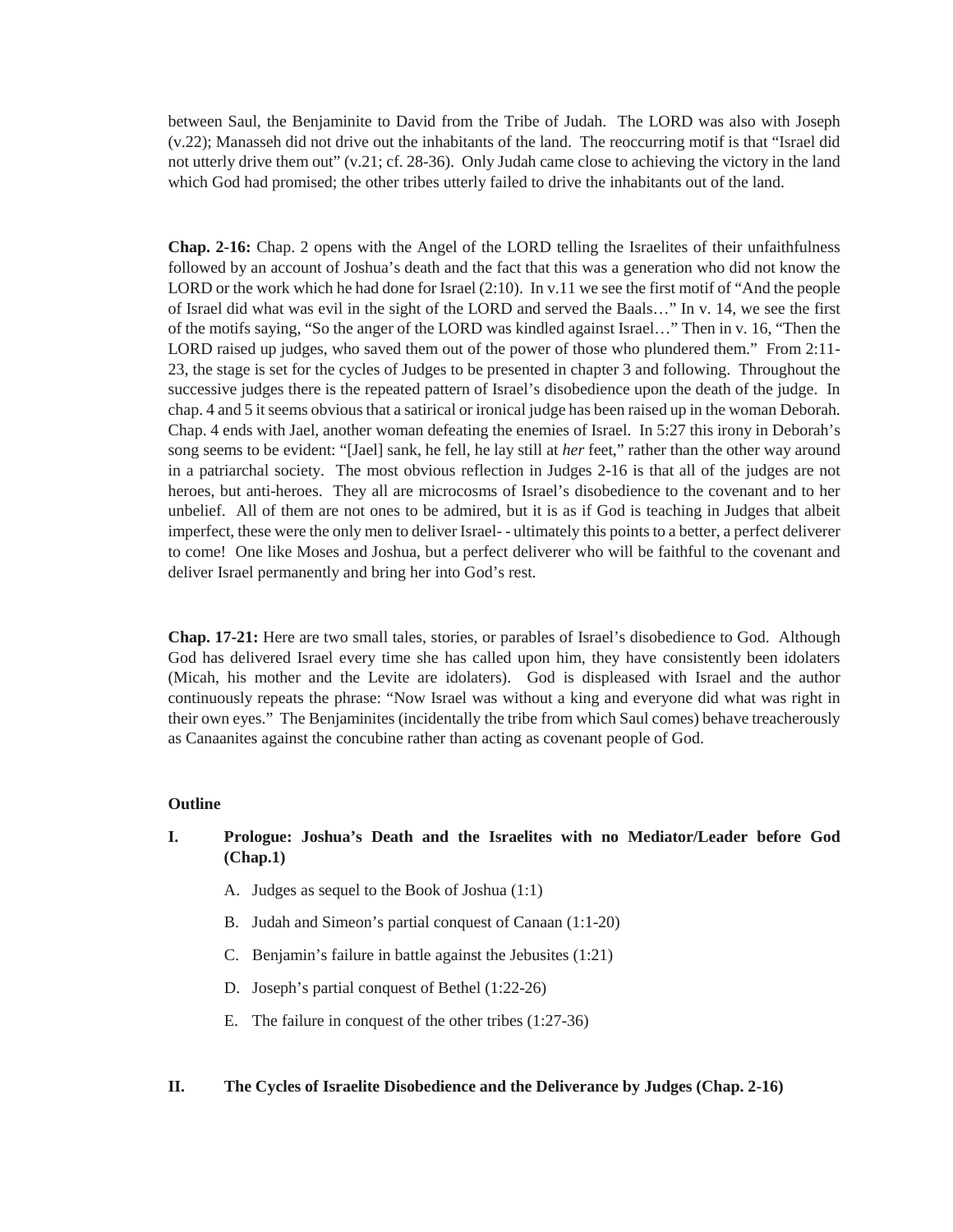- A. The angel of the LORD reminds Israel of the covenant at Bochim (2:1-5)
- B. Reflections on Joshua's leadership and death after covenant renewal (2:6-10)
- C. Israel's beginning pattern of disobedience after Joshua's death (2:11-23)
	- 1. Israel does evil in the sight of the LORD (2:11-13)
	- 2. The LORD is angry with Israel and gives them over to their enemies (2:14-15)
	- 3. The LORD raises up judges to deliver Israel (2:16-18)
	- 4. After deliverance, Israel returns to a life of covenantal disobedience (2:19-22)
	- 5. The LORD allows the nations to remain in Canaan (2:23)
- D. (1<sup>st</sup>) First Cycle: The Nations the LORD allows to remain in Canaan (3:1-6)
	- 1. Israel does evil in the sight of the LORD (3:7)
	- 2. The LORD's anger was kindled against Israel (3:8)
	- 3. The people cry out to the LORD for deliverance (3:9)
	- 4. The LORD raises up a judge to deliver Israel (3:9)
	- 5. (1) First Judge: Othniel (3:9-11)
		- a. Othniel has God's Spirit upon him (3:10)
		- b. Othniel is victorious and brings forty years of rest to the land (3:10-11)
- E.  $(2<sup>nd</sup>)$  Second Cycle: King Eglon fights against Israel  $(3:12-30)$ 
	- 1.  $(2<sup>nd</sup>)$  Second Judge: Ehud  $(3:15-30)$ 
		- a. Ehud the Benjaminite a left-handed man (3:15)
		- b. Ehud kills Eglon in a dishonorable way (3:16-30)
	- 2.  $(3<sup>rd</sup>)$  Third Judge: Shamgar, son of Anath  $(3:31)$
- F. (3rd) Third Cycle: Jabin king of Canaan who reigns in Hazor fights against Israel (4:1-24)
	- 1.  $(4<sup>th</sup>)$  Fourth Judge: Deborah a prophetess  $(4:1-5:31)$ 
		- a. Deborah is a woman (4:4)
		- b. Deborah is accompanied by Barak who is fearful unless accompanied by her and under her command (4:8f; cf. 4:14)
		- c. The enemy Sisera is killed by Jael, a woman (4:17-22)
		- d. God subdues Israel's enemies by women (4:23-24)
	- 2. Interlude: the Song of Deborah (cf. Song of Moses/ Song of Mary in the NT)
		- a. The land has rest for forty years (5:31b)
- G.  $(4<sup>th</sup>)$  Fourth Cycle: Midian conquers Israel for seven years  $(6:1-8:35)$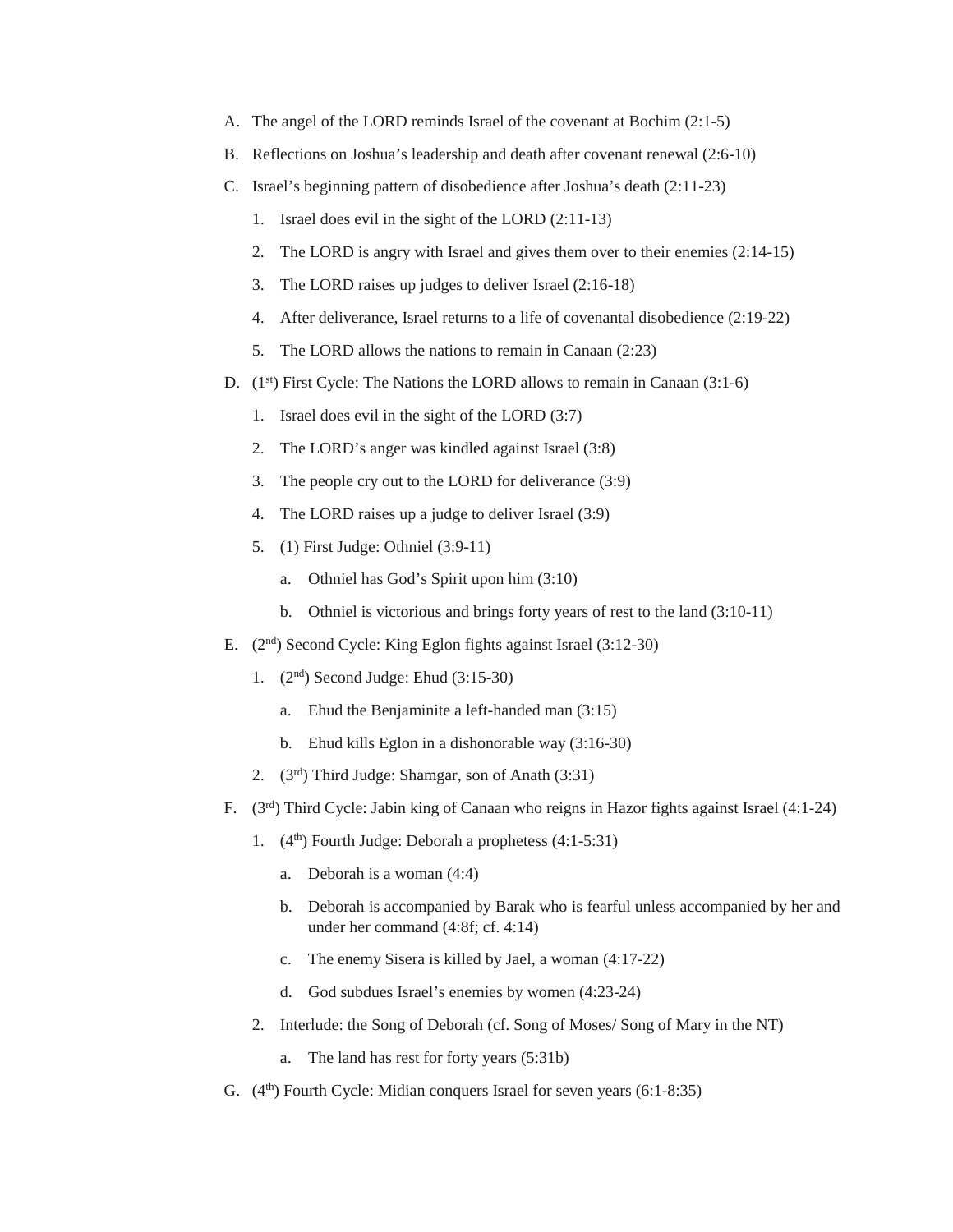- 1. Interlude: the LORD sends a prophet to remind Israel of the past and the threat of the future (6:7-10)
- 2.  $(5<sup>th</sup>)$  Fifth Judge: Gideon sent by the angel of the LORD  $(6:11-8:35)$ 
	- a. Gideon is described as a "mighty man of valor" (6:12)
	- b. The angel of the LORD reminds Gideon of the LORD's faithfulness to his promises (6:13-16)
	- c. Gideon's lack of faith; his need for a "sign" other than the one God had already given him in the Exodus and at Sinai (6:17-24)
	- d. Gideon apprehensively obeys the LORD and tears down the altar to Baal (6:28- 32)
	- e. The Spirit of the LORD comes upon Gideon to defeat the Midianites (6:33-35)
	- f. Gideon has another spell of disbelief and desire for a "sign" (6:36-40)
	- g. The LORD teaches Gideon faith by decreasing the number of his troops (7:1-8:3)
	- h. Gideon crosses the Jordan like Moses and Joshua before him and begins the conquest of the land God had promised to the Israelites (8:4-21)
	- i. Gideon offered a kingship like Moses before him and he rejects the offer (8:22- 26)
	- j. Gideon defeats the Midianites, but Israel plays the harlot and Midian subdues Israel (8:27-28)
	- k. Gideon allowed the land to rest for forty years (8:28b)
	- l. Gideon dies and his leadership is taken by his son Abimelech and the Israelites play the harlot again (8:29-35)
- 3. **Interlude**: Abimelech takes the rule of Gideon and the Israelites make him king in Shechem where they had affirmed God's rule over them (9:1-6)
	- a. Jotham's parable of a king over Israel (9:7-15)
	- b. Jotham's judgment on Israel making Abimelech king (9:16-21)
	- c. Abimelech rules over Israel three years (9:22)
	- d. God sends an evil spirit between Abimelech and the men of Shechem (9:22-25)
	- e. The men of Shechem follow Gaal, son of Ebed and there is inter-tribal warfare in Israel (9:26-52)
	- f. Abimelech is killed by a woman (9:53-55)
	- g. God avenges the death of Abimelech's seventy brothers; the men of Shechem receive Jotham's curse (9:56-57)
- 4. (6th) Sixth Judge: Tola, son of Puah who judged Israel twenty-three years (10:1-2)
- 5.  $(7<sup>th</sup>)$  Seventh Judge: Jair the Gileadite who judged Israel twenty-two years (10:3-5)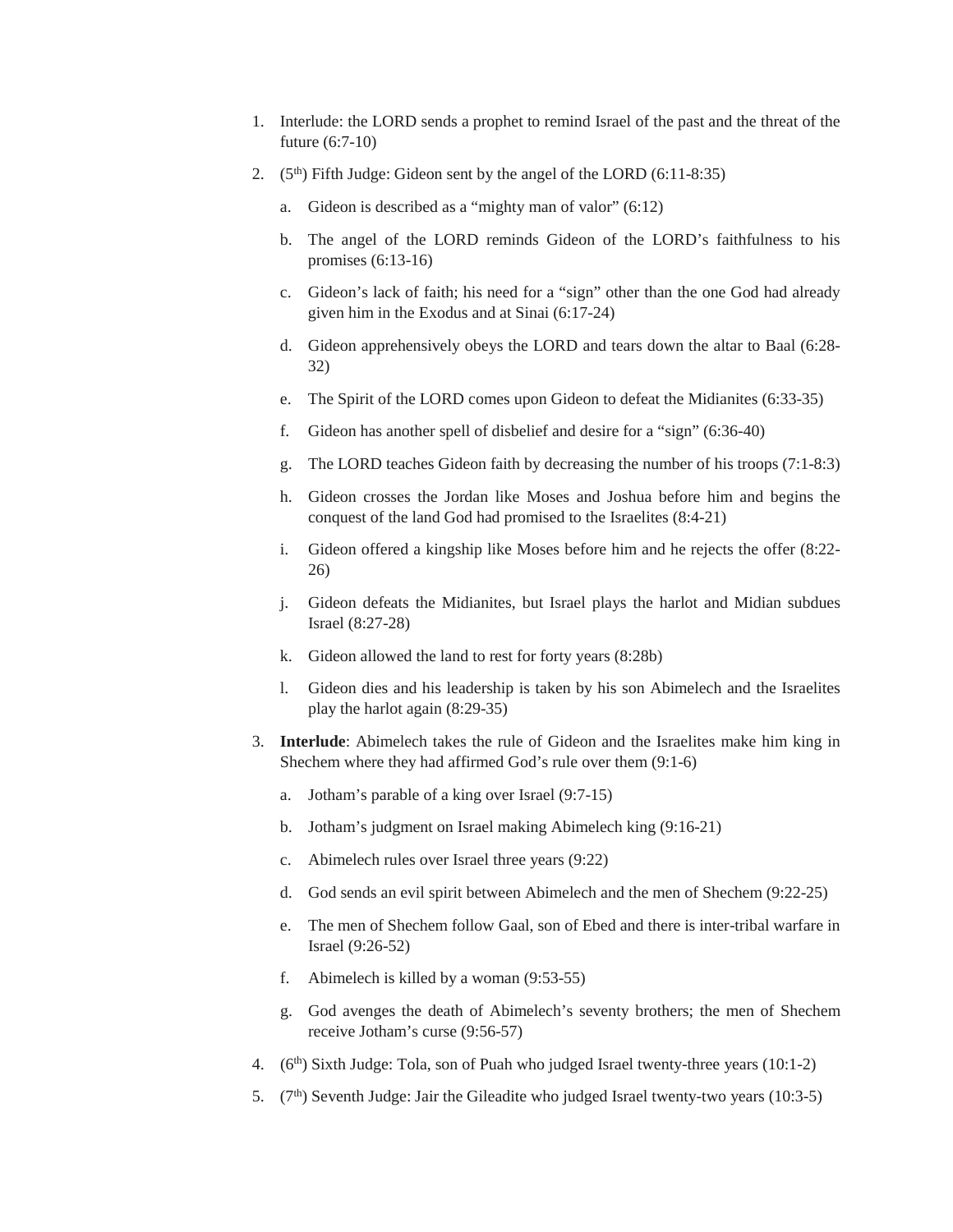- H.  $(5<sup>th</sup>)$  Fifth Cycle: The Philistines and the Ammonites conquer Israel (10:6-12:15)
	- 1.  $(8<sup>th</sup>)$  Eighth Judge: Jephthah the Gileadite a "mighty warrior" who was the son of a harlot  $(11:1)$ 
		- a. Jephthah's brothers throw him out of the house and he becomes a thief and common robber (11:2-3)
		- b. Jephthah is called to deliver Israel by the elders of Gilead (11:4-13)
		- c. Jephthah ironically recounts the great acts of God in Israel's past to the King of the Ammonites (11:14-28)
		- d. The Spirit of the LORD came upon Jephthah and he routs the Ammonites (11:29- 33)
		- e. Jephthah sacrifices his daughter to the LORD based upon his vow (11:34-40)
		- f. Inter-tribal warfare among the Israelites and Jephthah's death (12:1-7)
		- g. Jephtah judged Israel for six years.
	- 2.  $(9<sup>th</sup>)$  Ninth Judge: Ibzan of Bethlehem judges Israel for seven years  $(12:8-10)$
	- 3.  $(10<sup>th</sup>)$  Tenth Judge: Elon the Zebulunite judges Israel for ten years  $(12:11-12)$
	- 4. (11th) Eleventh Judge: Abdon, son of Hillel judged Israel for eight years (12:13-15)
- I.  $(6<sup>th</sup>)$  Sixth Cycle: The Israelites conquered by the Philistines for Forty Years (13:1-16:31)
	- 1. (12th) Twelve Judge: Samson, son of Manoah (13:2)
		- a. The angel of the LORD gives Samson to his barren mother (13:3)
		- b. Samson shall be set apart as a Nazirite from birth (13:4-20)
		- c. Manoah realizes that the angel of the LORD has visited him (13:17-24)
		- d. The Spirit of the LORD comes upon Samson (13:25)
		- e. Samson tempted by Delilah, a Philistine woman (14:1-14)
		- f. Samson's riddle interpreted by Delilah; Samson is deceived by his Philistine wife who gives his secrets to Israel's enemies (14:15-18)
		- g. The Spirit of the LORD comes upon Samson and he kills the men of Ashkelon (14:19-20)
		- h. Samson "out foxes" the Philistines (15:1-8)
		- i. Samson slays the Philistines with the jaw bone of an ass by the power of the Spirit of the LORD (15:9-19)
	- 2. Interlude: Samson judges Israel for twenty years (15:20)
	- 3. Samson as a type of Israel going through cycles of deception and deliverance by being deceived by Delilah a Philistine (16:1-31)
		- a. Samson visits a harlot (Israel is playing the harlot) (16:1-3)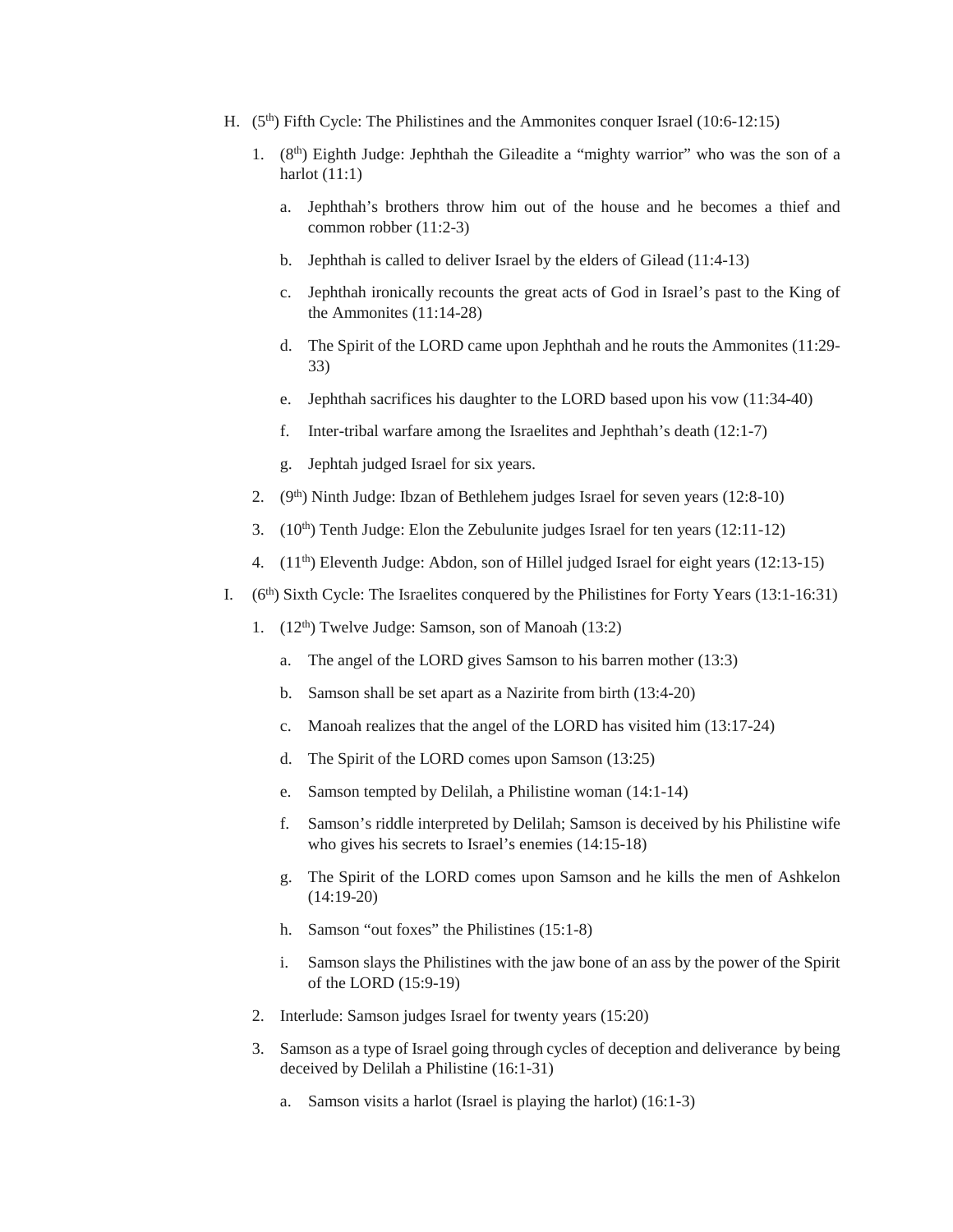- b. Samson falls in love with a Philistine (Israel is in love with Philistinian things rather than the things the LORD has given to them) (16:4f)
- c. Samson reveals his strength to the enemy of his people (the "devil in the blue dress" scenario) and they overcome him (16:6-12)
- d. Samson's Philistine woman deceives him again (16:13-22)
- e. The Philistine's and Dagon make "sport" of Samson (16:23-27)
- f. Samson calls upon the LORD and kills the Philistines, but he dies with them (Israel will be among the enemies of God who receive his wrath if they do not repent) (16:28-31)
- g. Samson judged Israel twenty years (16:31)

#### **III. Epilogue: Two Parables of Israel's Disobedience (17-21)**

- A. A story about Micah of Ephraim (17:1-6)
	- 1. Micah and his mother are idolaters (17:3-5)
- B. Interlude: "In those days there was no king in Israel; every man did what was right in his own eyes" (17:6)
- C. A Levite from Judah visits Micah (17:7f)
- D. Micah installs the Levite as the priest of the "cult of Micah" in his idolatrous temple (17:11- 13)
- E. Interlude: "In those days there was not king in Israel" (18:1)
- F. The Tribe of Dan seeks an inheritance and seeks God's guidance in the "cult of Micah (18:1b-31)
	- 1. The Danites install the Levite and worship at the "cult of Dan" (18:14-20)
	- 2. The "cult of Dan" vs. the "cult of Micah" (18:21-31)
- G. Interlude: In those days, when there was no king in Israel…" (19:1)
- H. A Levite takes a concubine and makes a journey (19:1b-21)
- I. The Benjaminites desire to have sex with the Levite; instead, the rape the concubine (19:22- 26)
- J. The Levite cuts up the concubine and deposits her body throughout the twelve tribes of Israel (19:27-29)
- K. Interlude: "And all who saw it said, 'Such a thing has never happened or been seen from the day that the people of Israel came up out of the land of Egypt until this day; consider it, take counsel, speak."
- L. The people of Israel assemble at Mizpah before the LORD (20:1-3)